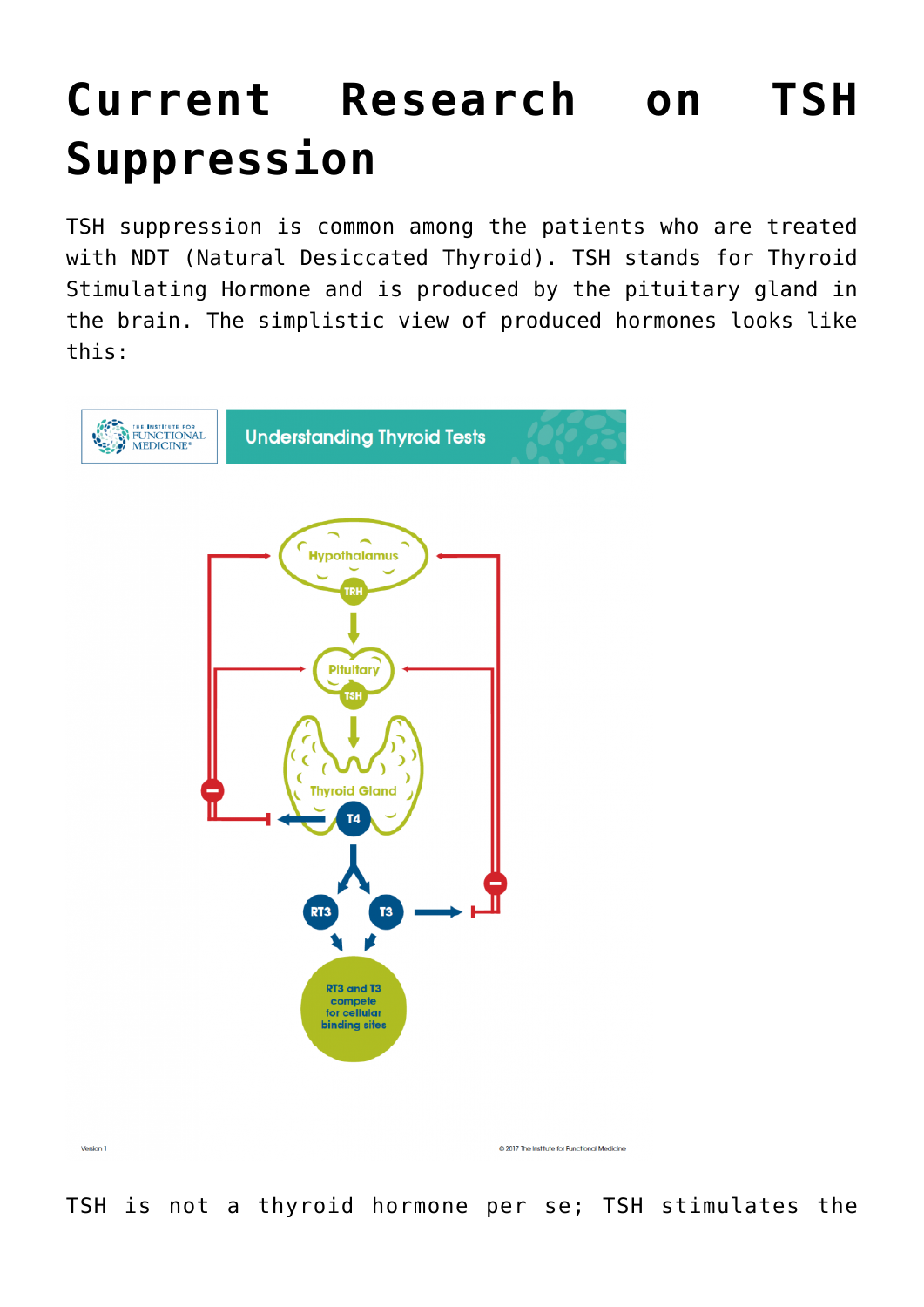thyroid gland to produce thyroid hormone. Thus, judging the level of the active thyroid hormone (Free T3) by the level of Thyroid STIMULATING Hormone (TSH) just does not make sense.

Unfortunately, the laboratory analysis of blood is just a part of the picture. The most important point is that the person should see the improvement in the hypothyroid symptoms and no side effects with the increase in thyroid hormone dose. The common side effects to watch out for are the heart palpitations, increased anxiety, fast heart rate, jitteriness, and increased irritability. Basically, it just feels like you had way too much coffee. The good thing about dosing NDT is that as soon as the dose is decreased the side effects go away. The symptoms of overdose do not last 6 weeks as it may happen with adjusting T4-only (levothyroxine) medication. The overdosing symptoms are mostly due to the effects of T3 hormone which reaches the body around 2 hours and lasts for about 5 hours after the NDT hormone was taken.

The most common NDT (Natural Desiccated Thyroid) hormone formulations available in the U.S. are NP Thyroid, Armour Thyroid, Nature-Thyroid, and WP Thyroid. Nature-Thyroid is slowly making its' comeback from a long-standing backorder. Hooray!

So, what happens when you have had a sufficient amount of Free T3 hormone floating in your body? The negative feedback loop to your thyroid gets suppressed, i.e. TSH gets suppressed in most cases.

High TSH – Low Free T3 Low TSH – Sufficient Free T3

Admittedly, there are a number of cases where TSH is within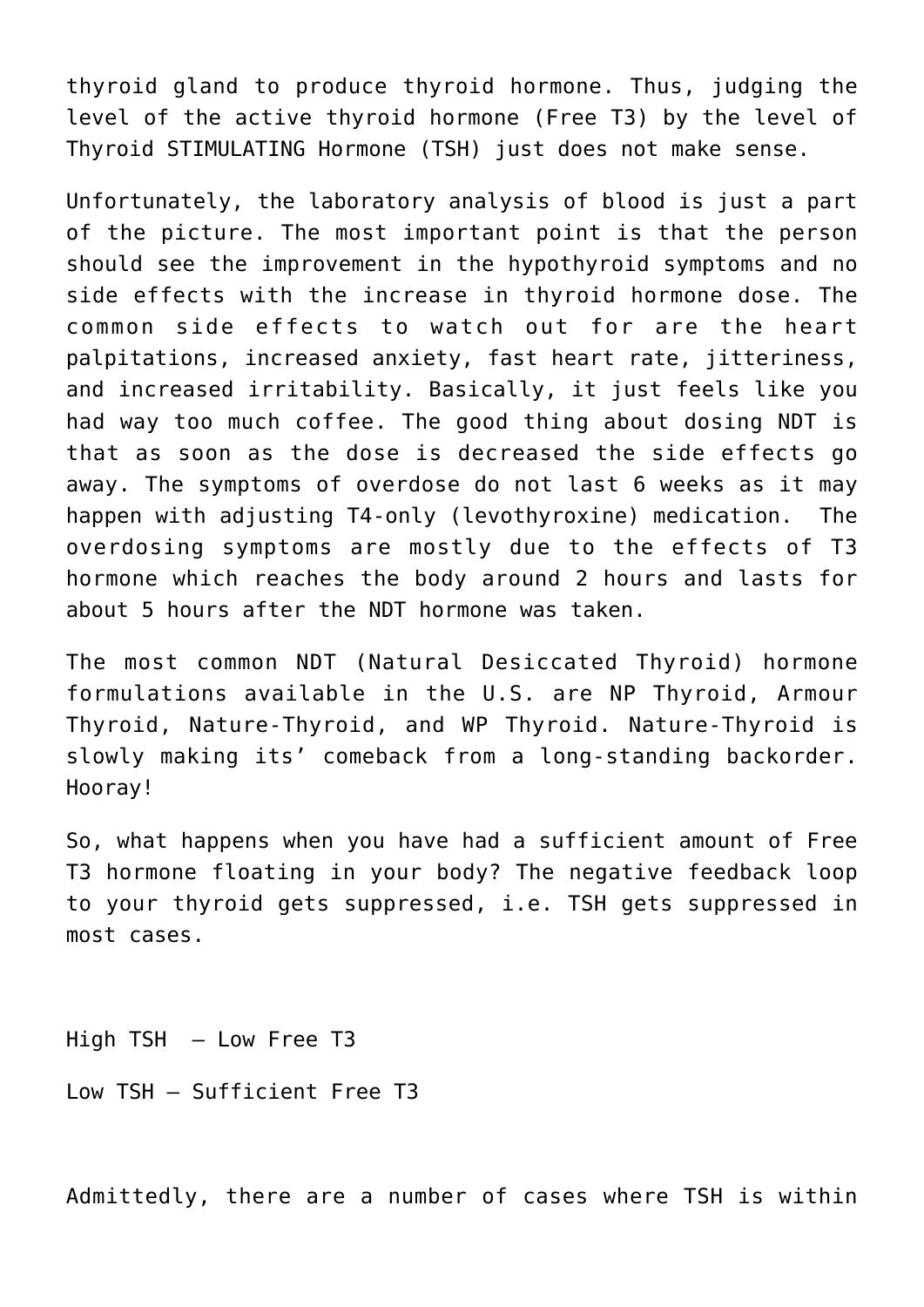normal or even on the lower end  $(0.45 - 1.0)$  while Free T3 is low too. In such cases, exploring the HPA-Axis and its' malfunction may help to pin down the cause of low thyroid hormone production and why the pituitary is not hurrying up with the production of the TSH to increase the production of thyroid hormone by the thyroid gland. (Sorry, there are a lot of "thyroid" words here, but I am just trying to make it more comprehensible and less confusing).

How safe is it to suppress TSH? Why do healthcare professionals treat to the "optimal" TSH range of  $1.0 - 2.0$ (or even higher) while not paying the attention to the level of Free T4 and Free T3 hormone and the symptoms that you experience?

*Let's review some available research!*

- 1. ["Suppressed TSH levels secondary to thyroxine](https://onlinelibrary.wiley.com/doi/abs/10.1111/j.1365-2265.1993.tb02404.x) [replacement therapy are not associated with](https://onlinelibrary.wiley.com/doi/abs/10.1111/j.1365-2265.1993.tb02404.x) [osteoporosis"](https://onlinelibrary.wiley.com/doi/abs/10.1111/j.1365-2265.1993.tb02404.x) In this study, patients treated with thyroxine (generic levothyroxine) experienced a clinically insignificant reduction in bone mineral density. This small decrease in bone density "should not on its own be an indication for reduction of thyroxine dose in patients who are clinically euthyroid."
- 2. ["Case report: fast reversal of severe osteoporosis after](https://www.ncbi.nlm.nih.gov/pmc/articles/PMC5486913/) [correction of excessive levothyroxine treatment and](https://www.ncbi.nlm.nih.gov/pmc/articles/PMC5486913/) [long-term follow-up"](https://www.ncbi.nlm.nih.gov/pmc/articles/PMC5486913/) Here is one case study where the patient developed stress fractures due to overdosing on levothyroxine (300 mcg), TSH < 0.0001. Unfortunately, this study did not measure Free T3 – the level of an active hormone that actually is used by the body. The case study only measured TSH, Free T4, and Total T3. As evidenced by this study, Free T4 was out of the normal lab range for this patient when she presented with the bone fractures. "Serum free T4 and TSH should be kept within the reference range for the usual regimen of levothyroxine replacement in hypothyroidism."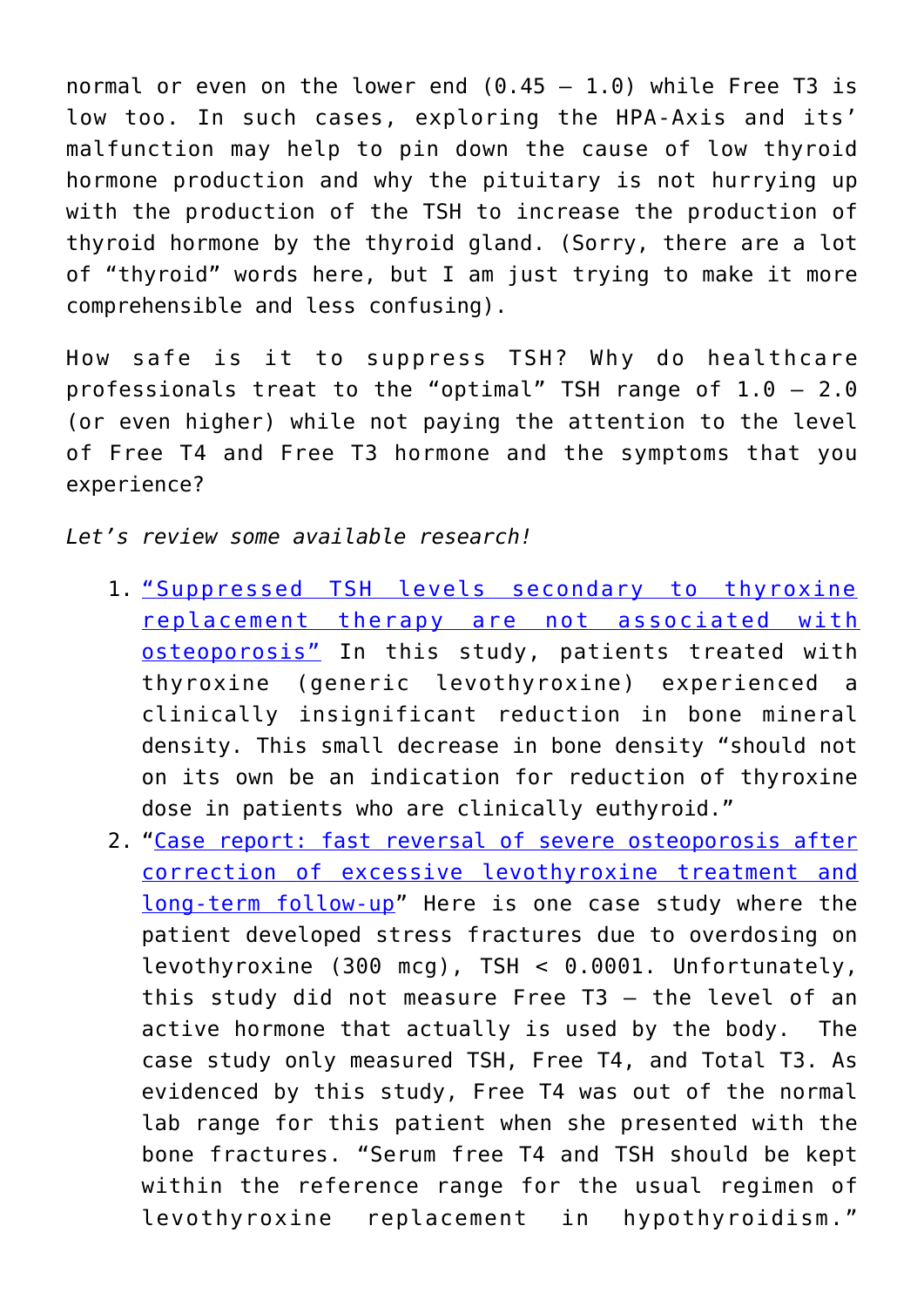Nevertheless, if the patient was diagnosed with thyroid cancer, the research states that the dosage of levothyroxine used should be high enough to suppress TSH. See: *"For patients with thyroid cancer, reference guidelines regarding TSH suppression take into account the severity of the malignancy as well as treatment response. Patients with low-grade malignancy and a structural and biochemical complete response to treatment should be substituted to a TSH level of 0.5 to 2.0 mU/L; patients with incomplete biochemical response or increased risk of relapse to a TSH level of 0.1 to 0.5 mU/L and patients with a high risk of relapse to a TSH level below 0.1 mU/L."*

3. The study of ["Bone mineral density in premenopausal](https://www.tandfonline.com/doi/abs/10.3109/09513599809012835) [women receiving levothyroxine suppressive therapy"](https://www.tandfonline.com/doi/abs/10.3109/09513599809012835) found that levothyroxine suppressive therapy (TSH suppression), when administered to HYPERthyroid patients with non-toxic goiter, had no significant effect on bone mass.

It is worth mentioning that the patients diagnosed with HYPERthyroidism (high levels of thyroid hormones and very low, suppressed TSH), experience side effects caused by high levels of thyroid hormones: insomnia, heart palpitations, decreased bone density (osteopenia, osteoporosis), fast heart rate, etc.

- 4. The 6-year study of ["A Longitudinal Evaluation of the](https://www.clinicaldensitometry.com/article/S1094-6950(06)60395-8/pdf) [Effects of Thyroxine Therapy on Bone Mineral Density"](https://www.clinicaldensitometry.com/article/S1094-6950(06)60395-8/pdf) was performed in the patients who underwent a TOTAL thyroidectomy (removal of the thyroid gland) and were given the dose of levothyroxine that suppressed TSH to the undetectable level. These patients did not develop any ongoing deleterious effect on bone density in lumbar and femoral areas of the skeleton.
- 5. ["T3 affects expression of collagen I and collagen cross](https://www.ncbi.nlm.nih.gov/pmc/articles/PMC3025330/)[linking in bone cell cultures"](https://www.ncbi.nlm.nih.gov/pmc/articles/PMC3025330/) In order to have healthy strong bones, the optimal levels of thyroid hormones are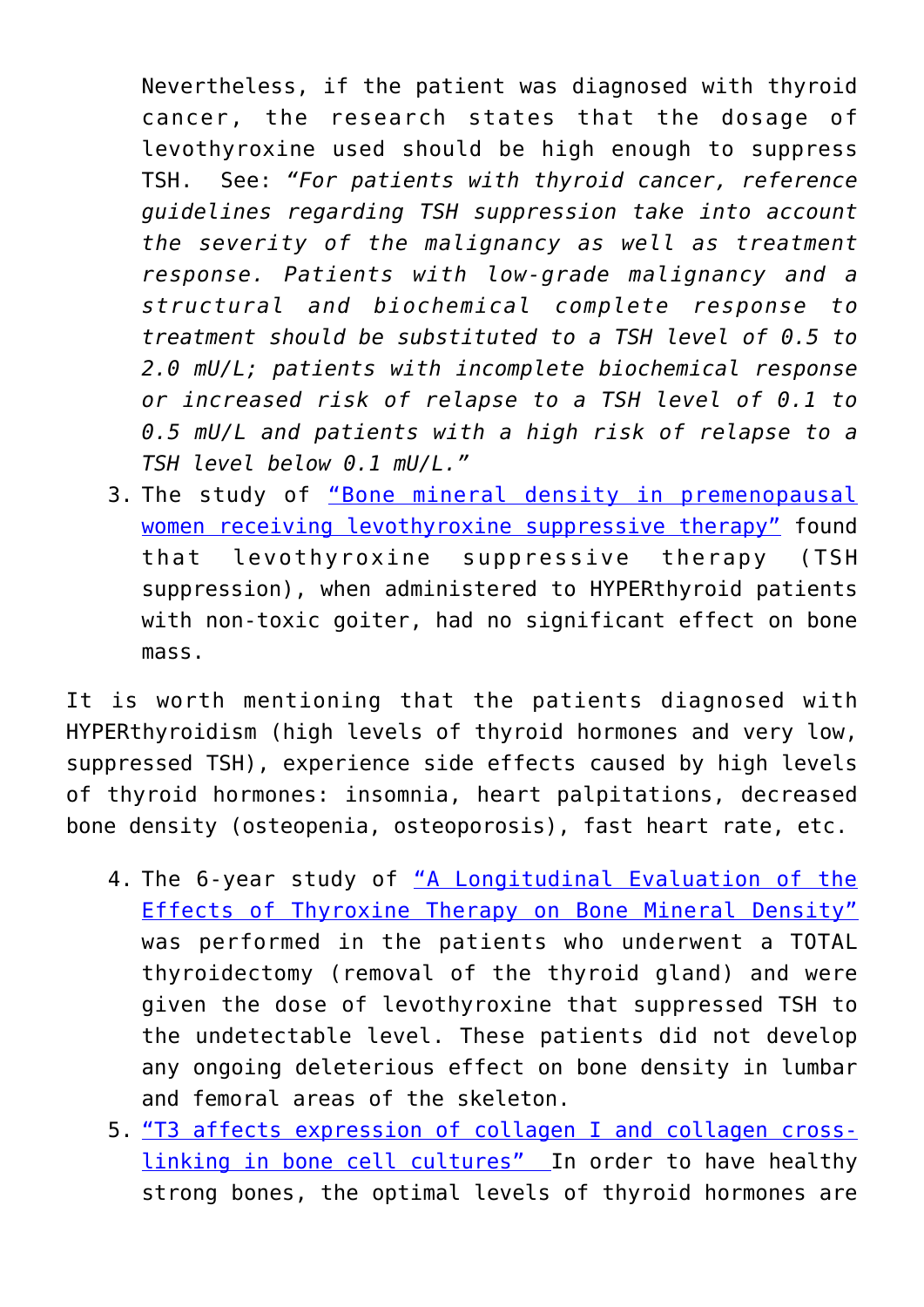needed. This study showed that T3 up-regulated genes involved in bone matrix formation and promotes collagen maturation. While low levels of T3 will decrease bone matrix formation, high (supraphysiological levels) of T3 will upregulate the genes responsible for the bone resorption (i.e. destruction) process.

- 6. ["Possible Limited Bone Loss with Suppressive Thyroxine](https://www.liebertpub.com/doi/10.1089/thy.1995.5.81) [Therapy Is Unlikely to Have Clinical Relevance"](https://www.liebertpub.com/doi/10.1089/thy.1995.5.81) concluded that "the suppressive T4 therapy does not affect bone mass in patients with nontoxic goiter. In patients with thyroid cancer, limited bone loss was detected. No osteoporotic fractures were documented in any of the patients. The minimal amount of bone loss, which was barely significant, is unlikely to have clinical relevance".
- 7. Desiccated thyroid taken at the dose of 2 grains or higher would most likely suppress TSH due to the higher level of Free T3 in it. Doses of 3 and 4 grains suppressed TSH and also decreased a combined cortical thickness (CCT) according to the research ["Thyroid](https://www.ncbi.nlm.nih.gov/pmc/articles/PMC1273943/pdf/westjmed00214-0060.pdf) [Supplements: Effect on Bone Mass."](https://www.ncbi.nlm.nih.gov/pmc/articles/PMC1273943/pdf/westjmed00214-0060.pdf) Patients who took 2 grains had a more desirable higher CCT score, in comparison to those who took 3 and 4 grains. There is no information on the levels of Free T3 or even Free T4 in this research,
- 8. ["Early postmenopausal bone loss in hyperthyroidism"](https://www.maturitas.org/article/S0378-5122(00)00179-1/fulltext) Untreated hyperthyroidism (caused by increased levels of **Free T3** and **NOT by low levels of TSH**) may cause the increased bone loss in postmenopausal women. As the levels of estrogen fall, its' bone protective actions decline too.

Only in some cases, low TSH may mean HYPERthyroidism. Unfortunately, in a number of cases, low TSH with normal or LOW Free T3 and Free T4 may indicate pituitary or adrenal issue, not a thyroid issue. This leads to the underdosing of the supplemental thyroid hormone and the persistence of